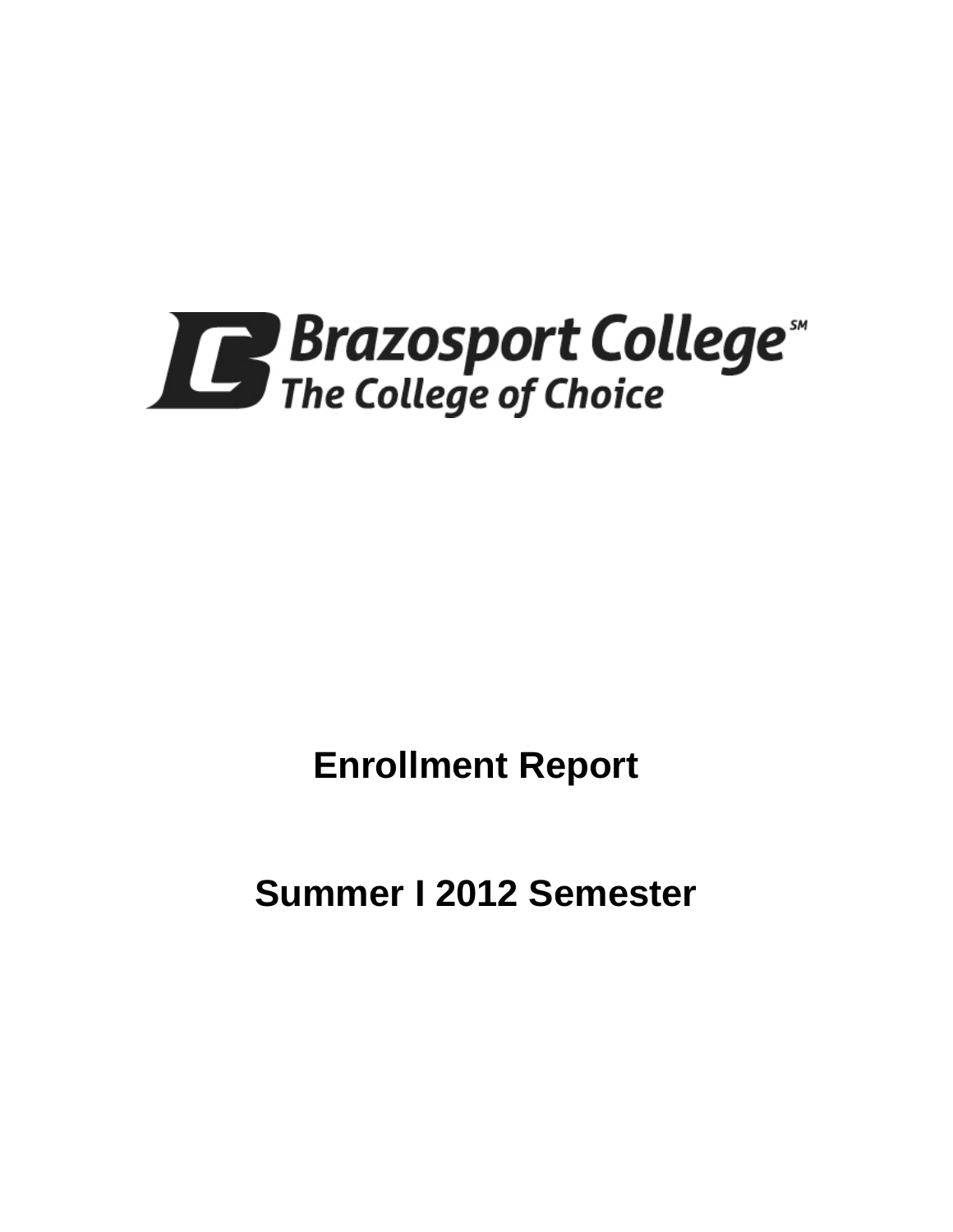# **Enrollment Report – Summer I 2012 Table of Contents**

| Table 15A Enrollment by Department/Technical Program Page 7 |  |
|-------------------------------------------------------------|--|
| Table 15B Enrollment by Department/Academic ProgramPage 8   |  |
|                                                             |  |
|                                                             |  |
|                                                             |  |
|                                                             |  |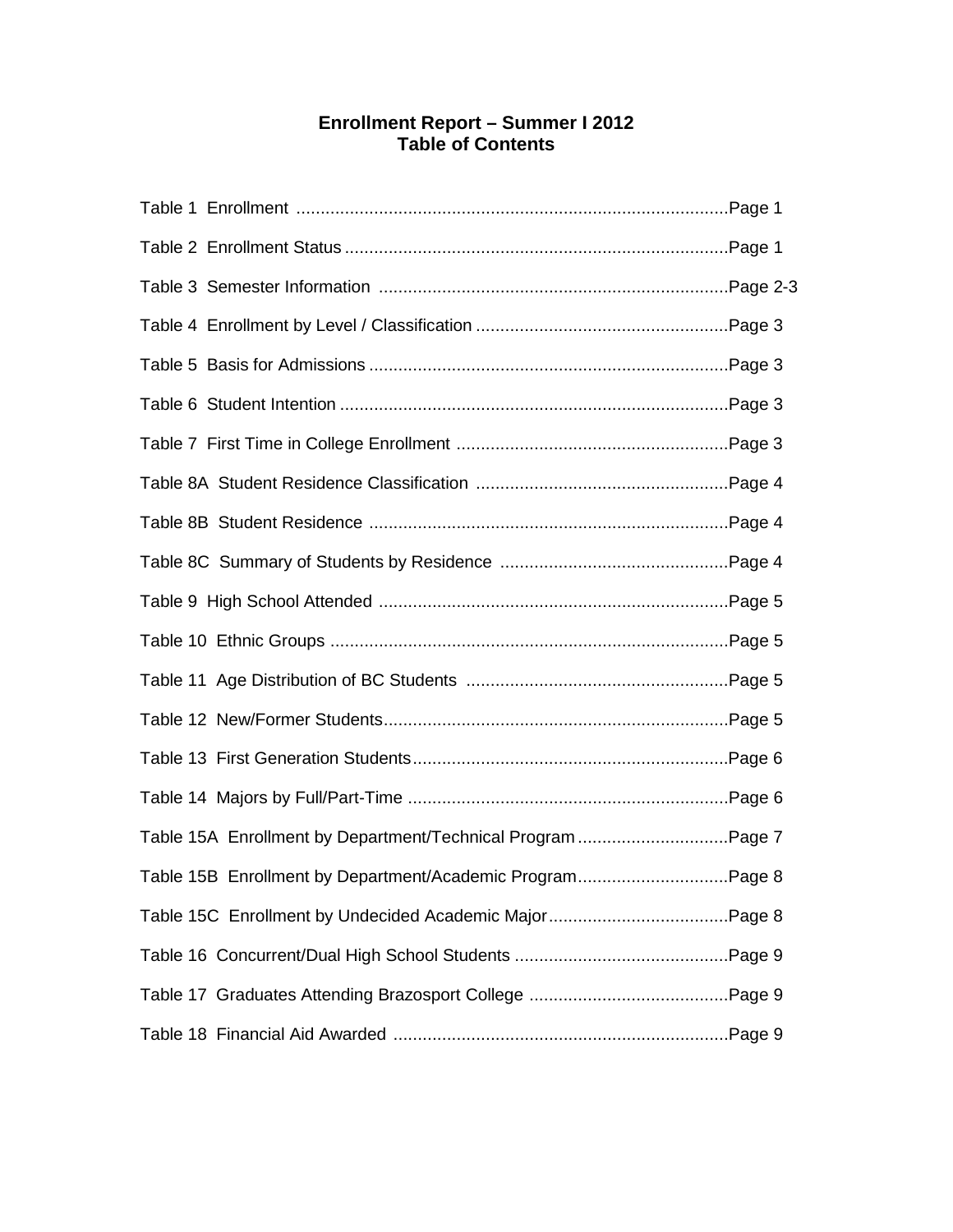# **Enrollment Report Summer I 2012**

#### **Table 1 Enrollment**

#### **Credit Program**

| Campus – Regular Students            | 2.006     |
|--------------------------------------|-----------|
| Flexible Entry (14 Duplicated)       | つに<br>ູບບ |
| <b>Total Enrolled (Unduplicated)</b> | 2.02.     |

#### **Non-Credit Program**

Total Enrolled (From 5/09/12 – 7/09/12) 494

#### **Total Headcount**

| Credit Program     | 2.006 |
|--------------------|-------|
| Non-credit Program | 494   |
| Grand Total        | 2.500 |

#### **Full-time Student Equivalent**

| Full-time student equivalent (FTSE)                | .098 |
|----------------------------------------------------|------|
| Found by dividing total credit hours (10,492) by 5 |      |

**Table 2**

#### **Enrollment Status Part-Time / Full-Time**

|        | <b>Full-Time</b> | Part-Time* | <b>Total</b> | %    |  |
|--------|------------------|------------|--------------|------|--|
| Male   | 408              | 490        | 898          | 44.ک |  |
| Female | 502              | 606        | 1,108        | 55.2 |  |
| Total  | 910              | ,096       | 2,006        | 100. |  |
| %      | 45.4             | 54.6       |              | 100. |  |

\*Part-Time – Less than 5 semester hours in summer semester.

# **Enrollment Status Day Student / Night Student No. %** Day 817 40.7

| Night                    | 605   | 30.2  |
|--------------------------|-------|-------|
| Both Day / Night         | 200   | 10.0  |
| <b>Distance Learning</b> | 384   | 19.1  |
| Total                    | 2,006 | 100.0 |

Note: Since distance learning classes are not classified as "Day" or "Night" classes, students enrolled in distance learning classes as well as traditional "day" or "night" classes are classified as day, night or both day/night students by their "majority" enrollment in these classes. Therefore, it is possible that distance learning students are included in the Day, Night and Both Day/Night totals if they are taking these traditional classes along with a distance learning class. However, students taking only distance learning classes will be classified as only distance learning students.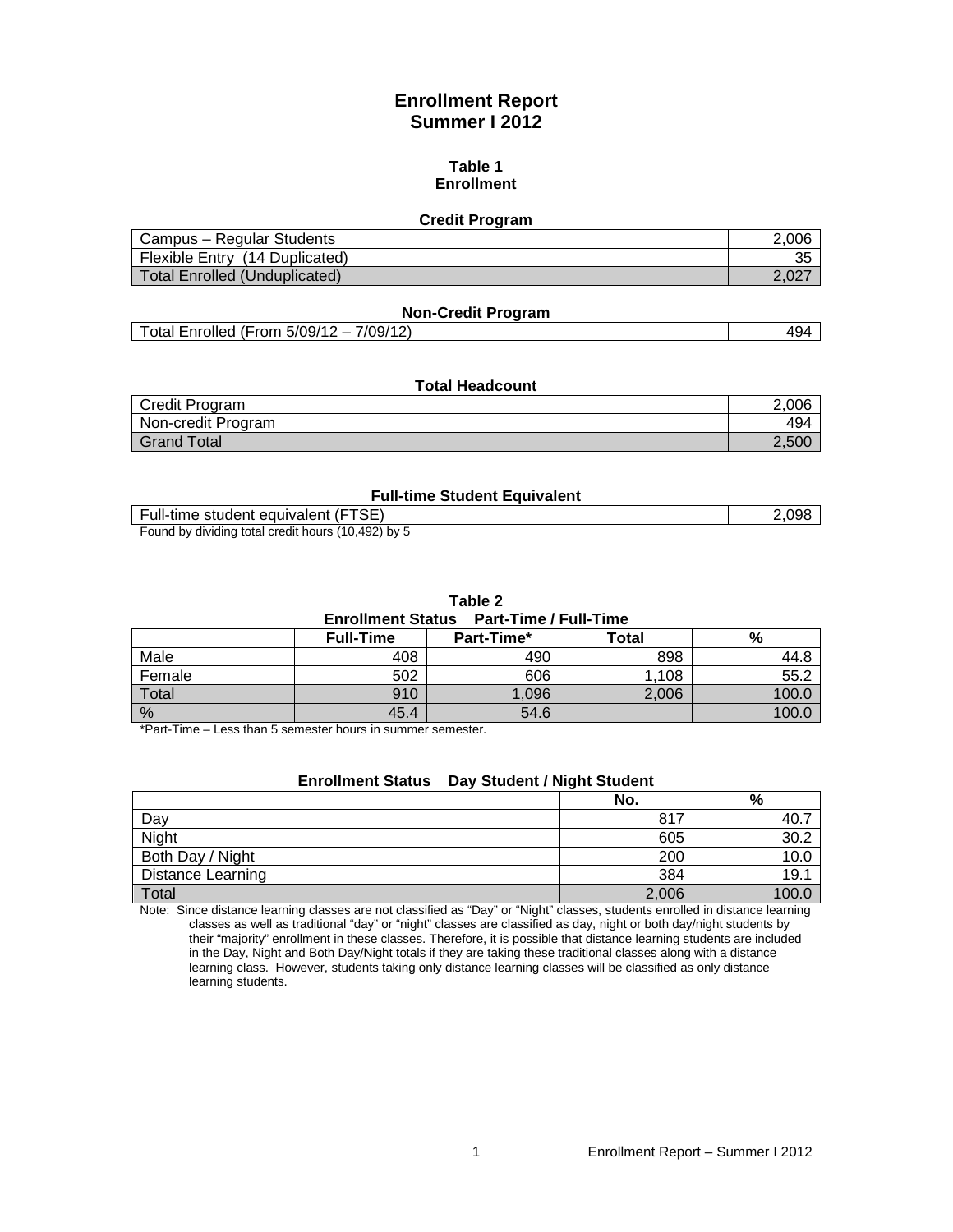## **Table 3 Semester Information**

| <b>Headcount</b>                                                  |    |       |                |  |  |
|-------------------------------------------------------------------|----|-------|----------------|--|--|
| <b>Flexible Entry</b><br>Total<br><b>State Reports</b><br>Regular |    |       |                |  |  |
| 2,006                                                             | 35 | 2.041 | $2.04^{\circ}$ |  |  |

| <b>Semester Credit Hours</b> |                                        |          |            |               |  |
|------------------------------|----------------------------------------|----------|------------|---------------|--|
|                              | <b>Vocational-</b><br><b>Technical</b> | Academic | <b>BAT</b> | <b>Totals</b> |  |
| Regular                      | 2,210                                  | 7,647    | 310        | 10,167        |  |
| <b>Flexible Entry</b>        | 307                                    | 18       |            | 325           |  |
| Total                        | 2,517                                  | 7,665    | 310        | 10,492        |  |
|                              |                                        |          |            |               |  |
| In-District                  | 2,228                                  | 5,372    | 70         | 7,670         |  |
| Out-of-District              | 289                                    | 2,293    | 240        | 2,822         |  |
| <b>Totals</b>                | 2,517                                  | 7,665    | 310        | 10,492        |  |

Note: In / Out-of-District status is determined by where a course is taught.

#### **Semester Contact Hours**

|                | <b>Vocational-</b><br><b>Technical</b> | Academic | <b>BAT</b> | <b>Totals</b> |
|----------------|----------------------------------------|----------|------------|---------------|
| Regular        | 60,064                                 | 136.592  | 4.960      | 201.616       |
| Flexible Entry | 7,360                                  | 288      |            | 7.648         |
| Total          | 67.424                                 | 136,880  | 4,960      | 209,264       |

| In-District     | 62.688 | 98.560  | 12C<br>14 U | 162,368 |
|-----------------|--------|---------|-------------|---------|
| Out-of-District | .736   | 38,320  | 3.840       | 46,896  |
| <b>Totals</b>   | 67.424 | 136.880 | 4.960       | 209.264 |

Note: In / Out-of-District status is determined by where a course is taught.

# **Semester Credit Hours**

| <b>By Student Tuition Residency Code</b> |                                 |                          |               |  |
|------------------------------------------|---------------------------------|--------------------------|---------------|--|
|                                          | <b>Vocational-</b><br>Technical | Academic -<br><b>BAT</b> | <b>Totals</b> |  |
| In-District                              | 1.527                           | 5.286                    | 6,813         |  |
| Out-of-District                          | 990                             | 2,689                    | 3,679         |  |
| <b>Totals</b>                            | 2,517                           | 7,975                    | 10,492        |  |

Note: BAT hours are included in Academic credit hours.

#### **Semester Contact Hours By Student Tuition Residency Code**

|                 | <b>Vocational-</b><br><b>Technical</b> | Academic -<br>BAT | <b>Totals</b> |
|-----------------|----------------------------------------|-------------------|---------------|
| In-District     | 40.601                                 | 91.658            | 132.259       |
| Out-of-District | 26.823                                 | 50,182            | 77.005        |
| <b>Totals</b>   | 67.424                                 | 141.840           | 209,264       |

Note: BAT hours are included in Academic contact hours.

#### **Distance Learning Semester Contact Hours**

|              | __________________ |
|--------------|--------------------|
| Internet     | .704<br>42. .      |
| <b>VCT</b>   | 1,648              |
| <b>Total</b> | 44,352             |

Note: These contact hour totals do not include hybrid / blended course hours.

The distance learning contact hours are included in semester contact hours.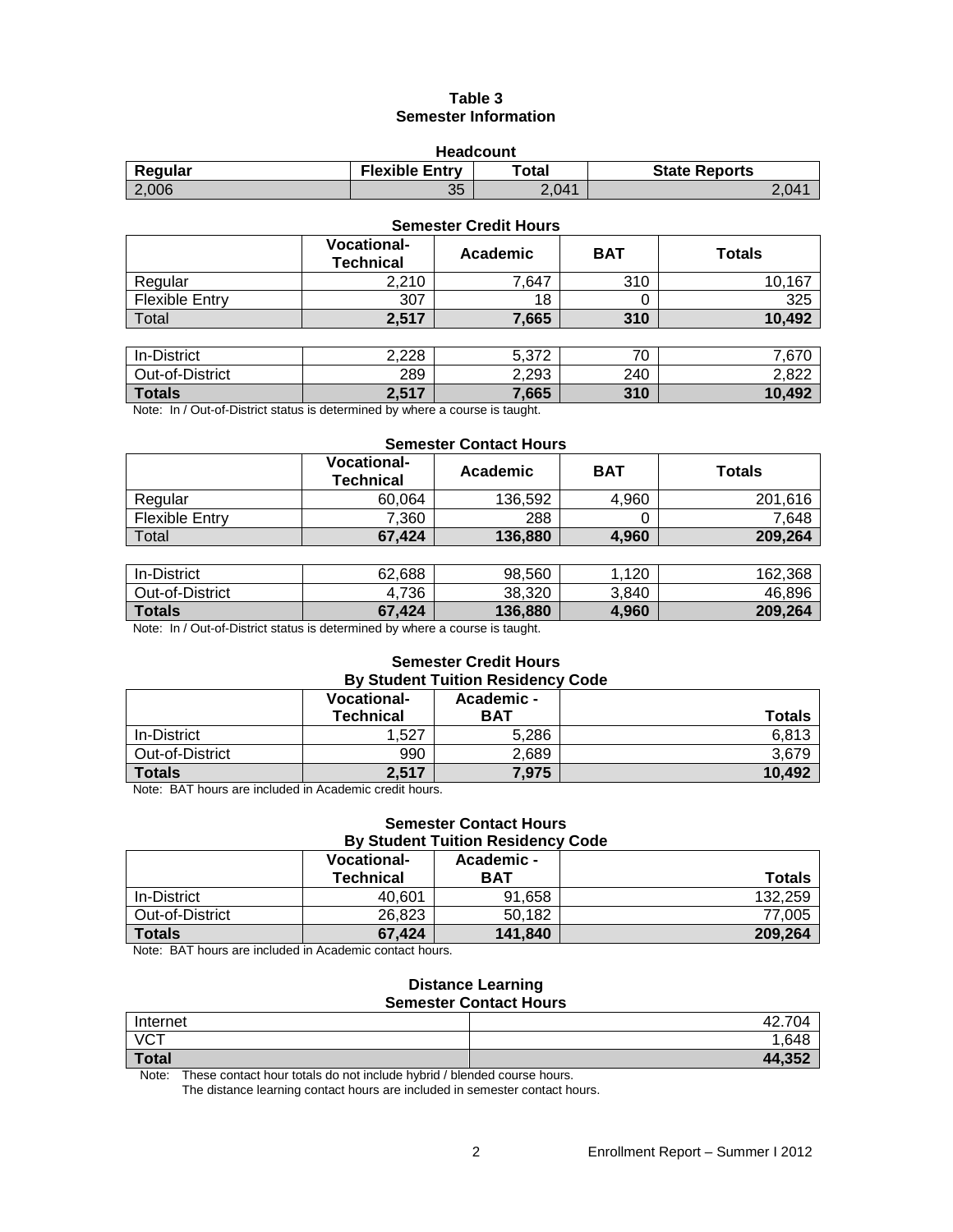#### **Table 3 Semester Information Contact hours** *NOT* **funded**

| Developmental Hours               | 340   |
|-----------------------------------|-------|
| Academic Hours (Three-peat rule)  | 2,336 |
| Technical Hours (Three-peat rule) | 304   |
| $\tau$ <sub>otal</sub>            | 2.980 |

| <b>Enrollment by Level / Classification</b> |      |               |       |       |  |  |
|---------------------------------------------|------|---------------|-------|-------|--|--|
|                                             | Male | <b>Female</b> | Total | %     |  |  |
| Freshman: First Yr (less than 24 hours)     | 478  | 596           | 1.074 | 53.5  |  |  |
| Sophomore: Second Yr (24-59 hours)          | 269  | 362           | 631   | 31.5  |  |  |
| Unclassified (60 or more hours)             | 151  | 150           | 301   | 15.0  |  |  |
| Total                                       | 898  | 1.108         | 2.006 | 100.0 |  |  |

**Table 4**

## **Table 5**

#### **Basis for Admissions for Student Body**

|                             | No.   | %    |
|-----------------------------|-------|------|
| <b>High School Graduate</b> | 138   | 6.9  |
| Individual Approval         | 342   | 17.0 |
| G.E.D.                      | 39    | 1.9  |
| <b>Former Student</b>       | 1,363 | 68.0 |
| <b>College Transfer</b>     | 124   | 6.2  |
| Total                       | 2,006 | 1000 |

### **Table 6 Student Intention Why Students Attend Brazosport College**

|                            | No.   | %     |
|----------------------------|-------|-------|
| Earn an Associate's Degree | 635   | 31.7  |
| Earn a Certificate         | 293   | 14.6  |
| Earn Credits for Transfer  | 713   | 35.5  |
| Job Skills                 | 8     |       |
| <b>Personal Enrichment</b> | 37    | 1.8   |
| Did Not Respond            | 320   | 16.0  |
| Total                      | 2,006 | 100.0 |

#### **Table 7 First Time in College Enrollment**

|        | No. | %     |
|--------|-----|-------|
| Male   | 104 | 45.6  |
| Female | 124 | 54.4  |
| Total  | 228 | 100.0 |

Note: FTIC excludes transfer students.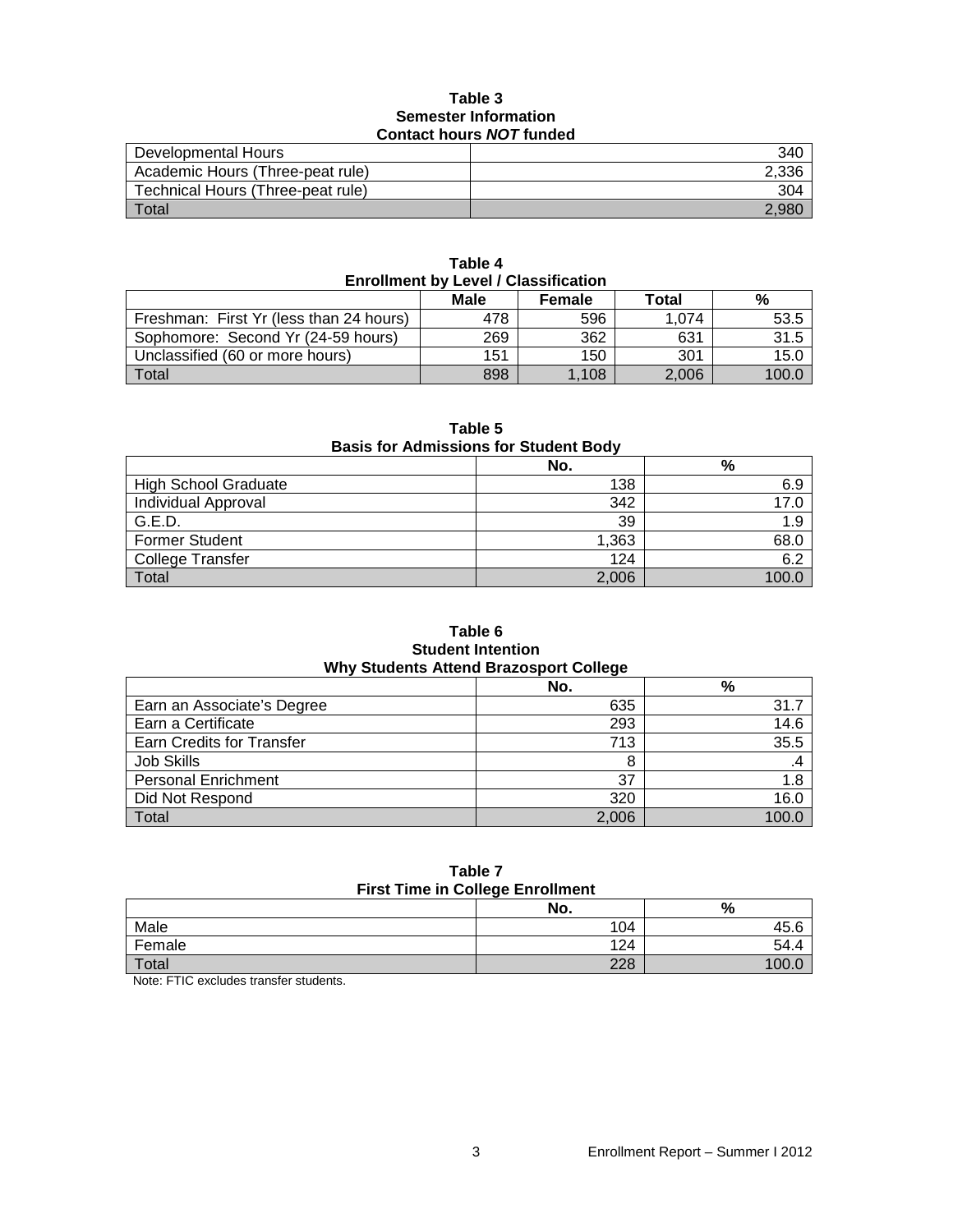| <b>Student Residence Classification</b> |       |      |  |  |  |
|-----------------------------------------|-------|------|--|--|--|
| %<br>No.                                |       |      |  |  |  |
| In-District                             | 1.304 | 65.0 |  |  |  |
| Out-of-District                         | 689   | 34.3 |  |  |  |
| Out-of-State                            | ィク    | .6   |  |  |  |
| Foreign                                 |       | 0.0  |  |  |  |

# **Table 8A**

### **Table 8B Student Residence**

Total  $2,006$  |  $2,006$  |  $100.0$ 

| <b>City</b>            | No. | $\%$  |
|------------------------|-----|-------|
| Angleton               | 300 | 15.0  |
| <b>Brazoria</b>        | 131 | 6.5   |
| Clute                  | 333 | 16.6  |
| Danbury                | 16  | .8    |
| Freeport               | 237 | 11.8  |
| Lake Jackson           | 743 | 37.0  |
| Sweeny                 | 58  | 2.9   |
| West Columbia          | 62  | 3.1   |
| <b>Other Residence</b> | 126 | 6.3   |
| <b>Total Students</b>  |     | 100.0 |

**Table 8C Summary of Students by Residence**

| <b>Residence</b>        | No.   | %      | <b>Residence</b> | No.   | $\%$    |
|-------------------------|-------|--------|------------------|-------|---------|
| Atascosa County         | 1     | .05%   | Alabama          | 1     | .05%    |
| <b>Brazoria County</b>  | 1,911 | 95.26% | <b>Illinois</b>  | 2     | .10%    |
| <b>Brazos County</b>    | 1     | .05%   | Indiana          | 1     | .05%    |
| <b>Burnet County</b>    | 2     | .10%   | Kansas           | 1     | .05%    |
| Fort Bend County        | 5     | .25%   | Louisiana        | 1     | .05%    |
| <b>Galveston County</b> | 8     | .40%   | Missouri         | 1     | .05%    |
| <b>Harris County</b>    | 8     | .40%   | North Carolina   | 2     | .10%    |
| <b>Liberty County</b>   | 1     | .05%   | Pennsylvania     | 1     | .05%    |
| Matagorda County        | 50    | 2.49%  | South Carolina   | 1     | .05%    |
| Orange County           | 1     | .05%   | Wisconsin        | 1     | .05%    |
| <b>Tarrant County</b>   | 1     | .05%   |                  |       |         |
| <b>Titus County</b>     | 1     | .05%   | Chile            | 1     | .05%    |
| <b>Trinity County</b>   | 1     | .05%   | <b>Total</b>     | 2,006 | 100.00% |
| <b>Walker County</b>    | 1     | .05%   |                  |       |         |
| <b>Wharton County</b>   | 1     | .05%   |                  |       |         |

| <b>Residence</b>   | No.            | %      | <b>Residence</b> | No.            | %       |
|--------------------|----------------|--------|------------------|----------------|---------|
| osa County         |                | .05%   | Alabama          |                | .05%    |
| ria County         | 1,911          | 95.26% | <b>Illinois</b>  | $\overline{2}$ | .10%    |
| s County           |                | .05%   | Indiana          |                | .05%    |
| t County           | $\mathfrak{p}$ | .10%   | Kansas           |                | .05%    |
| <b>Bend County</b> | 5              | .25%   | Louisiana        |                | .05%    |
| ston County        | 8              | .40%   | Missouri         |                | .05%    |
| Gounty             | 8              | .40%   | North Carolina   | 2              | .10%    |
| y County           | 1              | .05%   | Pennsylvania     |                | .05%    |
| gorda County       | 50             | 2.49%  | South Carolina   |                | .05%    |
| ge County          |                | .05%   | Wisconsin        |                | .05%    |
| nt County          |                | .05%   |                  |                |         |
| County             |                | .05%   | Chile            |                | .05%    |
| / County           |                | .05%   | <b>Total</b>     | 2,006          | 100.00% |

Includes students that pay C & D coded tuition.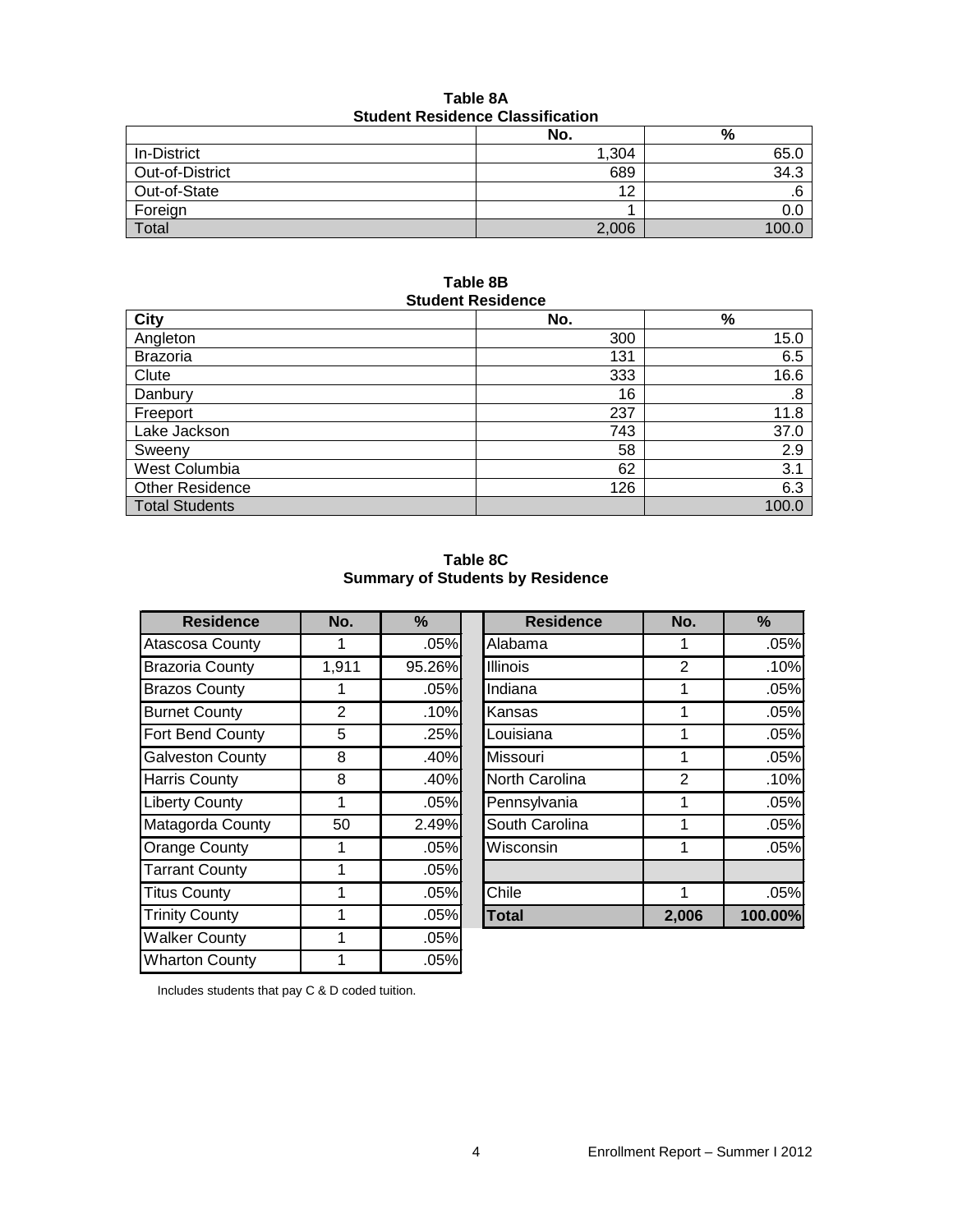| <b>School</b>                      | No.   | %     |
|------------------------------------|-------|-------|
| Angleton                           | 252   | 12.6  |
| <b>Brazosport</b>                  | 222   | 11.1  |
| <b>Brazosport Christian School</b> | 18    | 0.9   |
| <b>Brazoswood</b>                  | 760   | 37.9  |
| Columbia                           | 134   | 6.7   |
| Danbury                            | 15    | 0.7   |
| Sweeny                             | 81    | 4.0   |
| <b>Other Schools</b>               | 328   | 16.4  |
| No School Assigned                 | 196   | 9.8   |
| <b>Total Students</b>              | 2,006 | 100.0 |

**Table 9 High School Attended**

**Table 10**

| <b>Ethnic Groups</b>             |       |       |  |  |  |
|----------------------------------|-------|-------|--|--|--|
| Race                             | No.   | %     |  |  |  |
| White                            | 1,131 | 56.4  |  |  |  |
| <b>Black</b>                     | 152   | 7.6   |  |  |  |
| Hispanic                         | 665   | 33.2  |  |  |  |
| Asian                            | 30    | 1.5   |  |  |  |
| American Indian / Alaskan Native | 3     | 0.1   |  |  |  |
| Non-Resident Alien               | 0     | 0.0   |  |  |  |
| Native Hawaiian / Other Pacific  |       | 0.0   |  |  |  |
| Islander                         |       |       |  |  |  |
| Race Unknown                     | 24    | 1.2   |  |  |  |
| Total                            | 2,006 | 100.0 |  |  |  |

## **Table 11 Age Distribution of BC Students**

| Age                   | No.   | $\%$  |
|-----------------------|-------|-------|
| Under 18              | 439   | 21.9  |
| $18 - 21$             | 677   | 33.7  |
| 22-25                 | 275   | 13.7  |
| 26-29                 | 187   | 9.3   |
| 30-37                 | 233   | 11.6  |
| 38 and above          | 195   | 9.7   |
| Total                 | 2,006 | 100.0 |
| $-211$<br>Avorago Ago |       |       |

Average  $Age = 24.1$ Median Age  $= 21.0$ 

#### **Table 12 New / Former Students**

| $195W / 1$ of the budget $3$ |                       |      |  |  |  |
|------------------------------|-----------------------|------|--|--|--|
|                              | No.                   | %    |  |  |  |
| <b>Former Students</b>       | 711<br>$\overline{A}$ | 85.3 |  |  |  |
| New Students*                | 295                   | 14.1 |  |  |  |
| <b>Total</b>                 | 2,006                 |      |  |  |  |

Note: \*Indicates students new to Brazosport College--includes transfer students.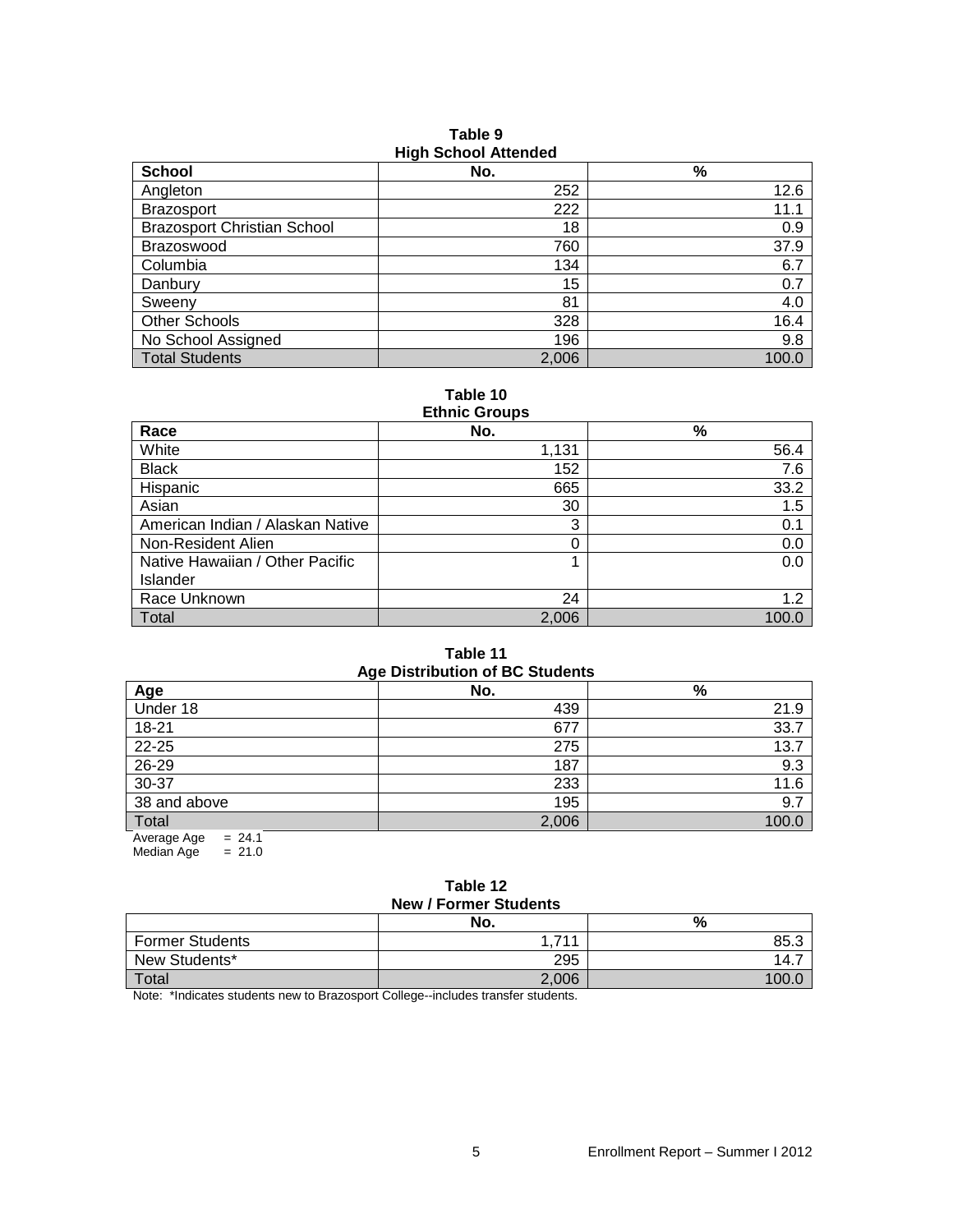#### **Table 13 First Generation Students**

|                                     | No. | %    |  |  |  |
|-------------------------------------|-----|------|--|--|--|
| <b>First Generation Student</b>     | 133 | 45.  |  |  |  |
| <b>Not First Generation Student</b> | 65  | 22.0 |  |  |  |
| No response in mother's or          | 97  | 32.9 |  |  |  |
| father's education level            |     |      |  |  |  |
| Total                               | 295 |      |  |  |  |

Note: First generation students include only new students.

A first generation student is defined by both parents' education level below a Baccalaureate Degree.

#### **Table 14 Majors by Full / Part-Time**

#### **Academic**

|       | No. | $\Omega$<br>70  |
|-------|-----|-----------------|
| Full  | 256 | 45.9            |
| Part  | 302 | 54.7            |
| Total | 558 | 10 <sup>c</sup> |

#### **Vocational - Technical**

|       | No. | %     |
|-------|-----|-------|
| Full  | 291 | 50.7  |
| Part  | 283 | 49.3  |
| Total | 574 | 100.0 |

#### **Undecided – Academic**

|       | No. | %     |
|-------|-----|-------|
| Full  | 304 | 38.7  |
| Part  | 482 | ט.וט  |
| Total | 786 | 100.0 |

Note: The large number of part-time Undecided – Academic majors is due to concurrent / dual credit students.

#### **Bachelor's in Applied Technology**

|                    | No.   | --<br>$\Omega$<br>70 |
|--------------------|-------|----------------------|
| Full               | 59    | 67.0                 |
| Part               | 29    | 33.0                 |
| Total              | 88    | 100.0                |
| <b>Grand Total</b> | 2,006 | 100.0                |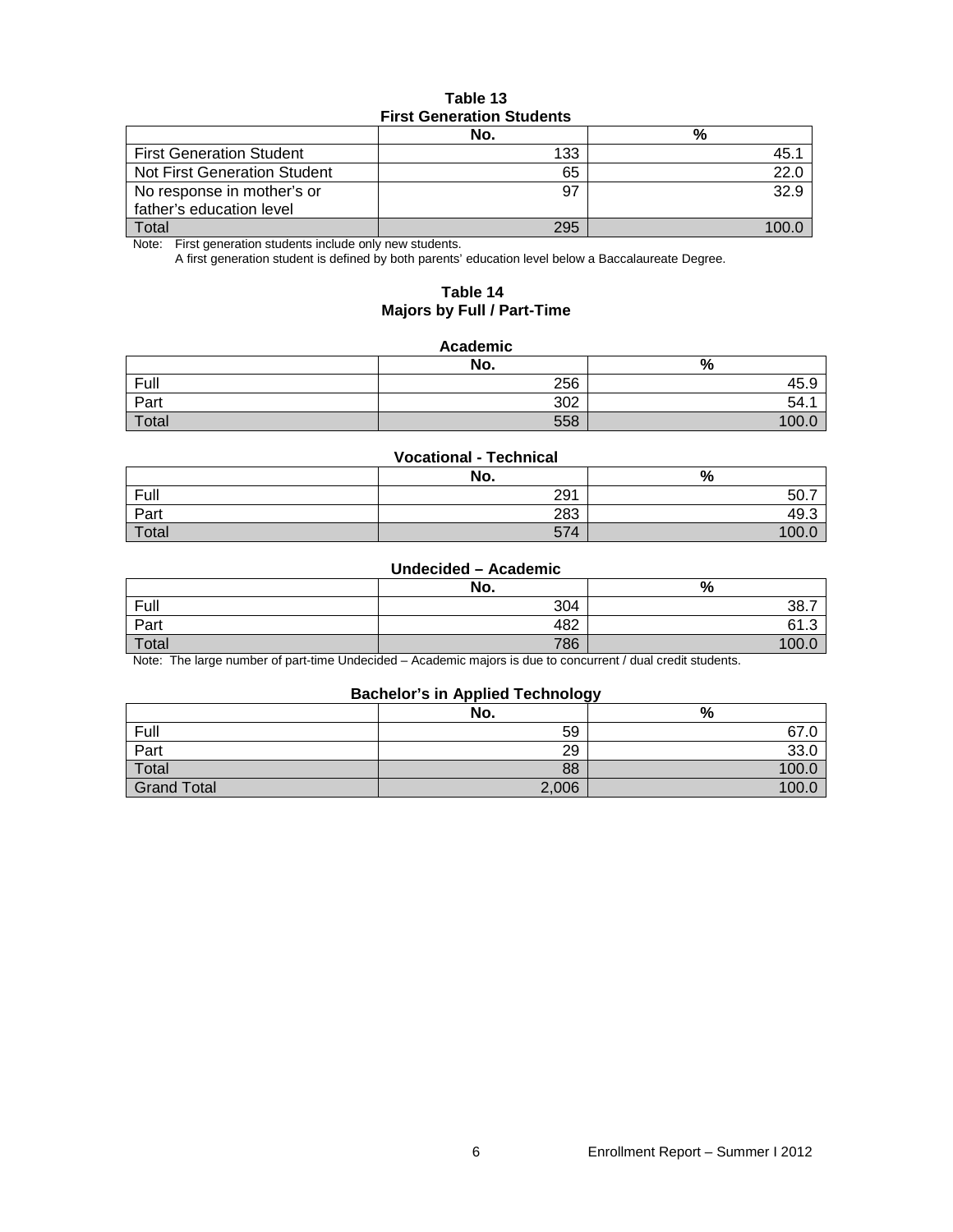#### **Table 15A Enrollment by Department**

|              |                                 |                                                                                       | <b>Technical Programs</b> |                  |             |        |
|--------------|---------------------------------|---------------------------------------------------------------------------------------|---------------------------|------------------|-------------|--------|
|              | <b>Total</b><br><b>Students</b> | <b>Contact</b><br><b>Hours</b><br><b>Semester</b><br>Lec/Lab<br><b>Hours</b><br>Co-op |                           | <b>Practicum</b> | <b>FTSE</b> |        |
| <b>AUMT</b>  | 52                              | 78                                                                                    | 2,320                     |                  |             | 15.60  |
| <b>CJSA</b>  | 12                              | 36                                                                                    | 576                       |                  |             | 7.20   |
| <b>CNBT</b>  | 32                              | 48                                                                                    | 1,024                     |                  |             | 9.60   |
| <b>CTEC</b>  | 106                             | 212                                                                                   | 4,480                     |                  |             | 42.40  |
| <b>ELPT</b>  | 30                              | 45                                                                                    | 960                       |                  |             | 9.00   |
| <b>EMSP</b>  | 30 <sup>°</sup>                 | 54                                                                                    | 2,016                     |                  |             | 10.80  |
| <b>EPCT</b>  | 20                              | 60                                                                                    | 960                       |                  |             | 12.00  |
| <b>HITT</b>  | 33                              | 99                                                                                    | 1,584                     |                  |             | 19.80  |
| <b>INTC</b>  | 59                              | 105                                                                                   | 2,016                     |                  |             | 21.00  |
| <b>ITNW</b>  | 10                              | 15                                                                                    | 320                       |                  |             | 3.00   |
| <b>NUCP</b>  | 20                              | 40                                                                                    | 800                       |                  |             | 8.00   |
| <b>OSHT</b>  | 120                             | 353                                                                                   | 9,680                     | 4,480            |             | 70.60  |
| <b>PFPB</b>  | 74                              | 111                                                                                   | 7,808                     | 6,400            |             | 22.20  |
| <b>PTAC</b>  | 329                             | 736                                                                                   | 16,176                    |                  |             | 147.20 |
| <b>RNSG</b>  | 52                              | 110                                                                                   | 2,912                     |                  |             | 22.00  |
| <b>VNSG</b>  | 70                              | 190                                                                                   | 5,280                     |                  |             | 38.00  |
| <b>WLDG</b>  | 100                             | 204                                                                                   | 7,936                     |                  |             | 40.80  |
| <b>Total</b> | 1,149                           | 2,496                                                                                 | 66,848                    | 10,880           | $\bf{0}$    |        |

Note: Enrollment may be duplicated.

FTSE = summer semester hours divided by 5.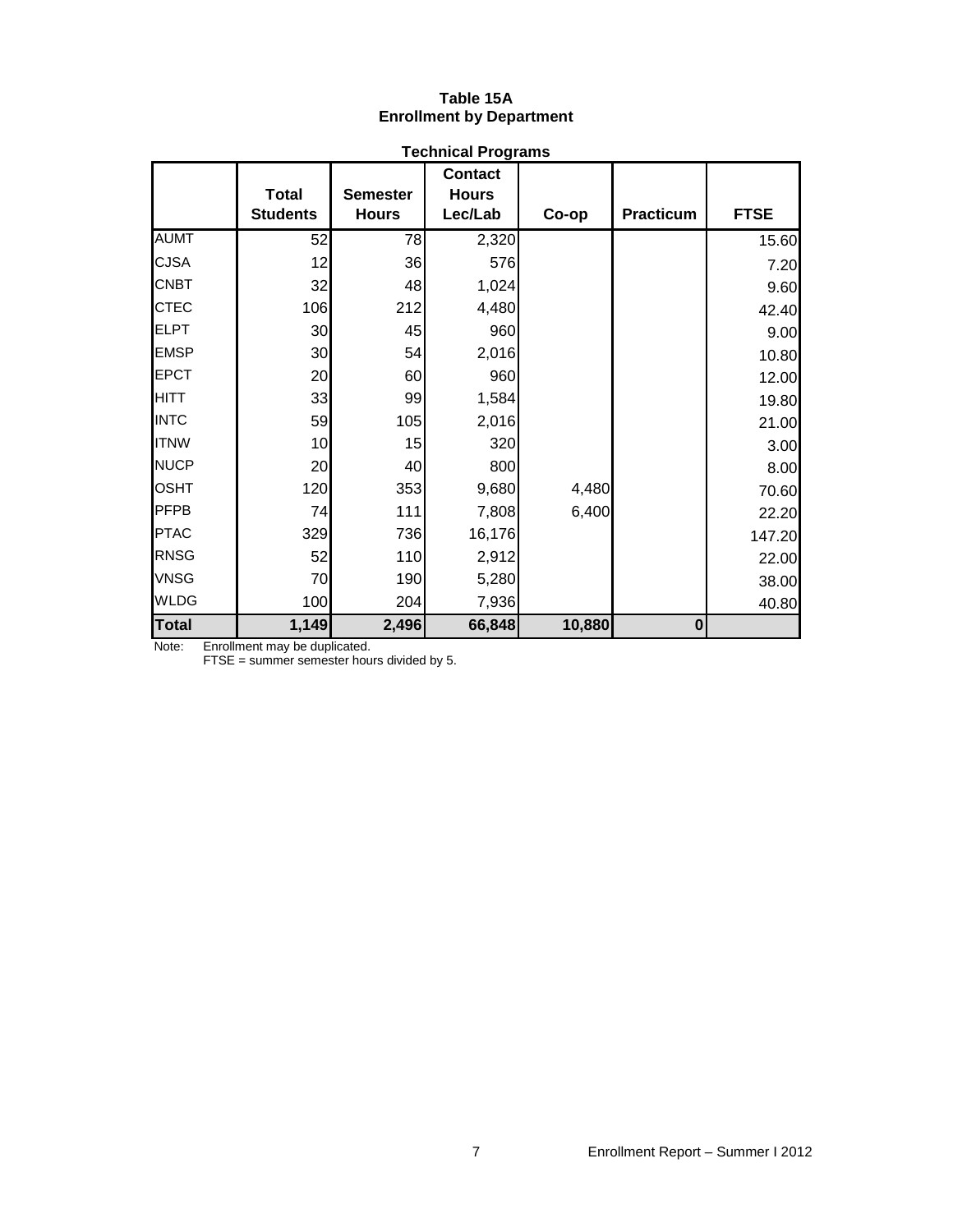# **Table 15B Enrollment by Department**

|                       | <b>Academic Programs</b>        |                                 |                                                    |          |                  |             |  |
|-----------------------|---------------------------------|---------------------------------|----------------------------------------------------|----------|------------------|-------------|--|
|                       | <b>Total</b><br><b>Students</b> | <b>Semester</b><br><b>Hours</b> | <b>Contact</b><br><b>Hours</b><br>Lec/Lab<br>Co-op |          | <b>Practicum</b> | <b>FTSE</b> |  |
| <b>ACCT</b>           | 42                              | 84                              | 1,344                                              |          |                  | 16.80       |  |
| <b>ARTS</b>           | 47                              | 141                             | 2,256                                              |          |                  | 28.20       |  |
| <b>BCIS</b>           | 150                             | 300                             | 6,000                                              |          |                  | 60.00       |  |
| <b>BIOL</b>           | 332                             | 682                             | 15,936                                             |          |                  | 136.40      |  |
| <b>CHEM</b>           | 214                             | 428                             | 9,232                                              |          |                  | 85.60       |  |
| <b>DRAM</b>           | 14                              | 21                              | 672                                                |          |                  | 4.20        |  |
| <b>ECON</b>           | 59                              | 177                             | 2,832                                              |          |                  | 35.40       |  |
| <b>ENGL</b>           | 290                             | 840                             | 13,680                                             |          |                  | 168.00      |  |
| <b>ENVR</b>           | 30                              | 60                              | 1,440                                              |          |                  | 12.00       |  |
| <b>GEOG</b>           | 10                              | 30                              | 480                                                |          |                  | 6.00        |  |
| <b>GOVT</b>           | 191                             | 573                             | 9,168                                              |          |                  | 114.60      |  |
| <b>HIST</b>           | 193                             | 579                             | 9,264                                              |          |                  | 115.80      |  |
| <b>HUMA</b>           | 48                              | 144                             | 2,304                                              |          |                  | 28.80       |  |
| <b>MATH</b>           | 515                             | 1,306                           | 23,148                                             |          |                  | 261.20      |  |
| <b>MUEN</b>           | 5                               | 5                               | 320                                                |          |                  | 1.00        |  |
| <b>MUSI</b>           | 43                              | 129                             | 2,064                                              |          |                  | 25.80       |  |
| <b>PHYS</b>           | 84                              | 168                             | 4,032                                              |          |                  | 33.60       |  |
| <b>PSYC</b>           | 389                             | 1,167                           | 18,672                                             |          |                  | 233.40      |  |
| SOCI                  | 31                              | 93                              | 1,488                                              |          |                  | 18.60       |  |
| <b>SPAN</b>           | 38                              | 88                              | 1,616                                              |          |                  | 17.60       |  |
| <b>SPCH</b>           | 128                             | 384                             | 6,144                                              |          |                  | 76.80       |  |
| <b>TECA</b>           | 26                              | 39                              | 832                                                |          |                  | 7.80        |  |
| <b>TMGT</b>           | 110                             | 304                             | 4,864                                              |          |                  | 60.80       |  |
| <b>Total</b>          | 2,989                           | 7,742                           | 137,788                                            | $\bf{0}$ | $\bf{0}$         |             |  |
| Grand<br><b>Total</b> | 4,138                           | 10,238                          | 204,636                                            | 10,880   | $\bf{0}$         |             |  |

Note: Enrollment may be duplicated. FTSE = summer semester hours divided by 5.

|          |                                               | Table 15C |              |
|----------|-----------------------------------------------|-----------|--------------|
|          | <b>Enrollment by Undecided Academic Major</b> |           |              |
| iic Coda |                                               | Maior     | <b>Stude</b> |

| <b>Hegis Code</b> | <b>Major</b>         | <b>Students</b> |
|-------------------|----------------------|-----------------|
| 6950 & 9996       | Undecided – Academic | 786             |